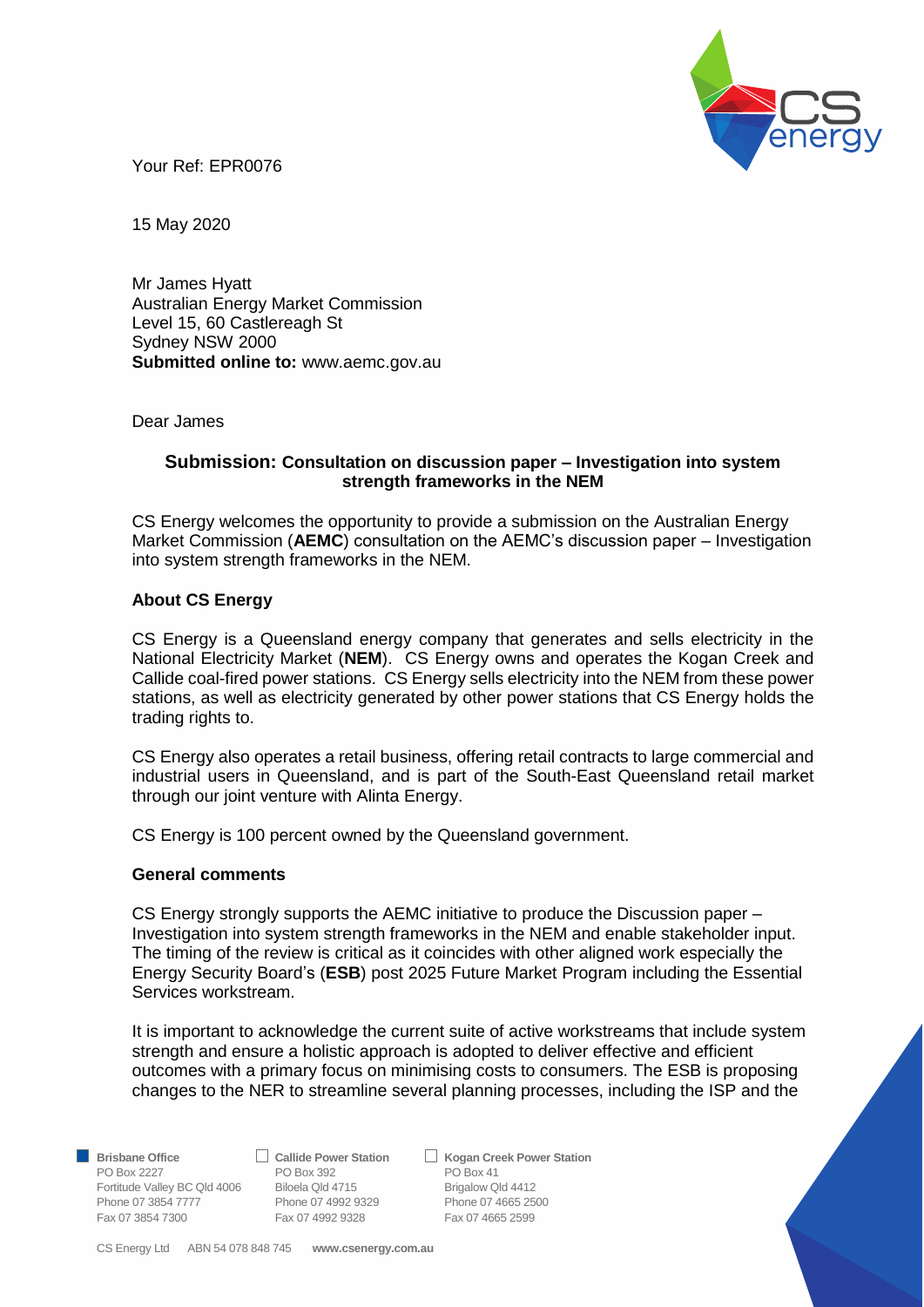regulatory investment test for transmission (**RIT-T**). While it is expected that these changes will permit proactive system strength remediation where appropriate<sup>1</sup>, it is imperative that the process is transparent to ensure that the outcome is in the best interest of the consumer.

CS Energy acknowledges the system strength phenomena and its criticality to maintaining power system security. However, system strength was not on the radar as it was progressively eroded with the ongoing connection of non-synchronous generation in the NEM, to the extent that system strength in South Australia reduced below what are now defined as minimum levels of system strength. These circumstances continued for a substantial period before the implementation of remediation actions. The reactive response to addressing the now identified system strength shortfall resulted in the current frameworks that were implemented in 2017 with the primary role allocated to the Network Service Providers (**NSP**) to address the current and forecast system strength shortfalls. The outcome has dampened the provision for a competitive environment enabling non NSP solutions to be included in the mix to address system strength shortfalls.

As the current fleet of synchronous generators progress to retirement arising from technical and/or economic considerations, it is an imperative that the review of the system strength framework acknowledges the value of system strength as provided by synchronous plant and its importance in the maintenance of secure power system operation.

CS Energy would view an appropriate system strength framework as one that:

- (a) delivers efficient and least cost outcomes across the operational and investment timeframes underpinned by robust planning and forecasting processes:
- (b) supports the ongoing transformation of the energy industry and the NEM including the ESB Post 2025 Future Market Program; and
- (c) provides adequate levels of system strength for required and expected power system operating conditions that only depends on market intervention through the utilisation of directions on an exception basis.

Our detailed comments on the AEMC's discussion paper – Investigation into system strength frameworks in the NEM are set out in the Attachment utilising the AEMC Stakeholder submission template.

Please contact us if you would like to discuss this submission further.

Yours sincerely

-

**Teresa Scott** Market Policy Manager

Enquiries: Henry Gorniak Market and Power System Specialist Telephone M 0418 380 432

<sup>&</sup>lt;sup>1</sup> For further information, see: [http://www.coagenergycouncil.gov.au/publications/consultation-draft-isp](http://www.coagenergycouncil.gov.au/publications/consultation-draft-isp-rules)[rules](http://www.coagenergycouncil.gov.au/publications/consultation-draft-isp-rules)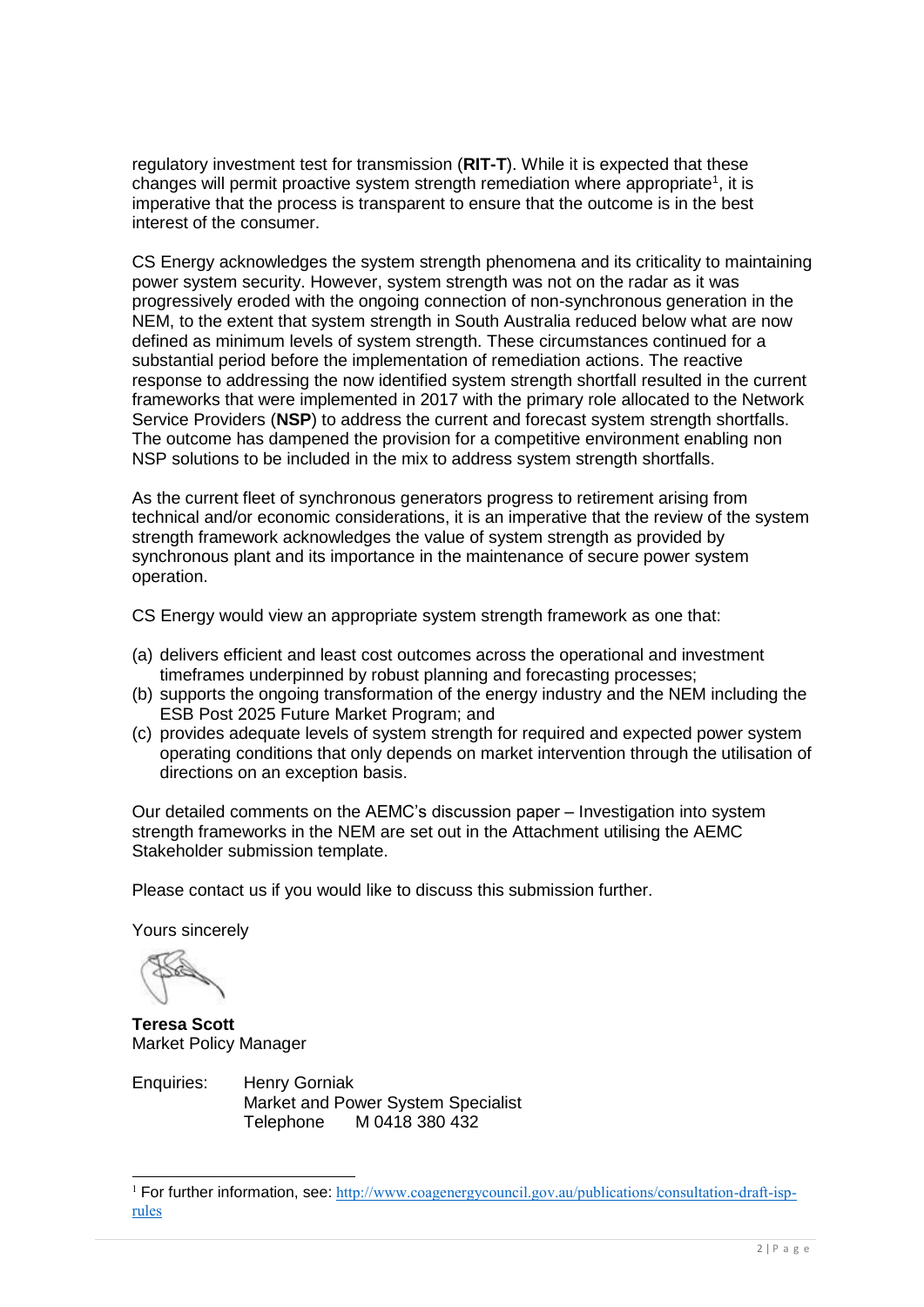# ATTACHMENT

# **Investigation into system strength frameworks in the NEM**  STAKEHOLDER SUBMISSION TEMPLATE

The template below has been developed to enable stakeholders to provide their feedback on specific questions that the Commission is interested in due to the discussion paper. It is designed to assist stakeholders provide valuable input on those questions the Commission is interested in. However, it is not meant to restrict any other issues that stakeholders would like to provide feedback on.

### **SUBMITTER DETAILS**

| <b>ORGANISATION:</b> |               | CS Energy                |
|----------------------|---------------|--------------------------|
|                      | <b>NAME:</b>  | Henry Gorniak            |
| <b>CONTACT</b>       | <b>EMAIL:</b> | hgorniak@csenergy.com.au |
|                      | <b>PHONE:</b> | M 0418 380 432           |

## **CHAPTER 2** – KEY ISSUES WITH THE CURRENT SYSTEM STRENGTH FRAMEWORKS

#### **Section 2.3 – Key issues of the minimum system strength framework**

| 1. Do stakeholders agree with the AEMC's assessment of the<br>issues of the minimum system strength framework?        | CS Energy agrees with and supports the identified issues and where the framework needs to evolve. The value of<br>system strength is viewed as pivotal. Unit commitment and associated certainty should be viewed in the context of<br>Rule obligations imposed on Participants to ensure offers are made in good faith and are not false or misleading.<br>Magnitude and definition of minimum system strength does not cater for non-credible contingencies and this is<br>consistent with power system security guidelines. However, in the event of a reclassification of a non-credible<br>contingency event as credible, it would be appropriate to have visibility of the system strength requirement and<br>availability for a satisfactory operating state, system strength requirement for a secure operating state, and the<br>surplus of additional headroom of system strength. |
|-----------------------------------------------------------------------------------------------------------------------|----------------------------------------------------------------------------------------------------------------------------------------------------------------------------------------------------------------------------------------------------------------------------------------------------------------------------------------------------------------------------------------------------------------------------------------------------------------------------------------------------------------------------------------------------------------------------------------------------------------------------------------------------------------------------------------------------------------------------------------------------------------------------------------------------------------------------------------------------------------------------------------------|
| 2. Have stakeholders identified any other significant issues as a<br>result of the minimum system strength framework? | The framework must provide transparency and enable non NSP providers to compete and be incentivised to provide<br>system strength services to deliver a least cost outcome.                                                                                                                                                                                                                                                                                                                                                                                                                                                                                                                                                                                                                                                                                                                  |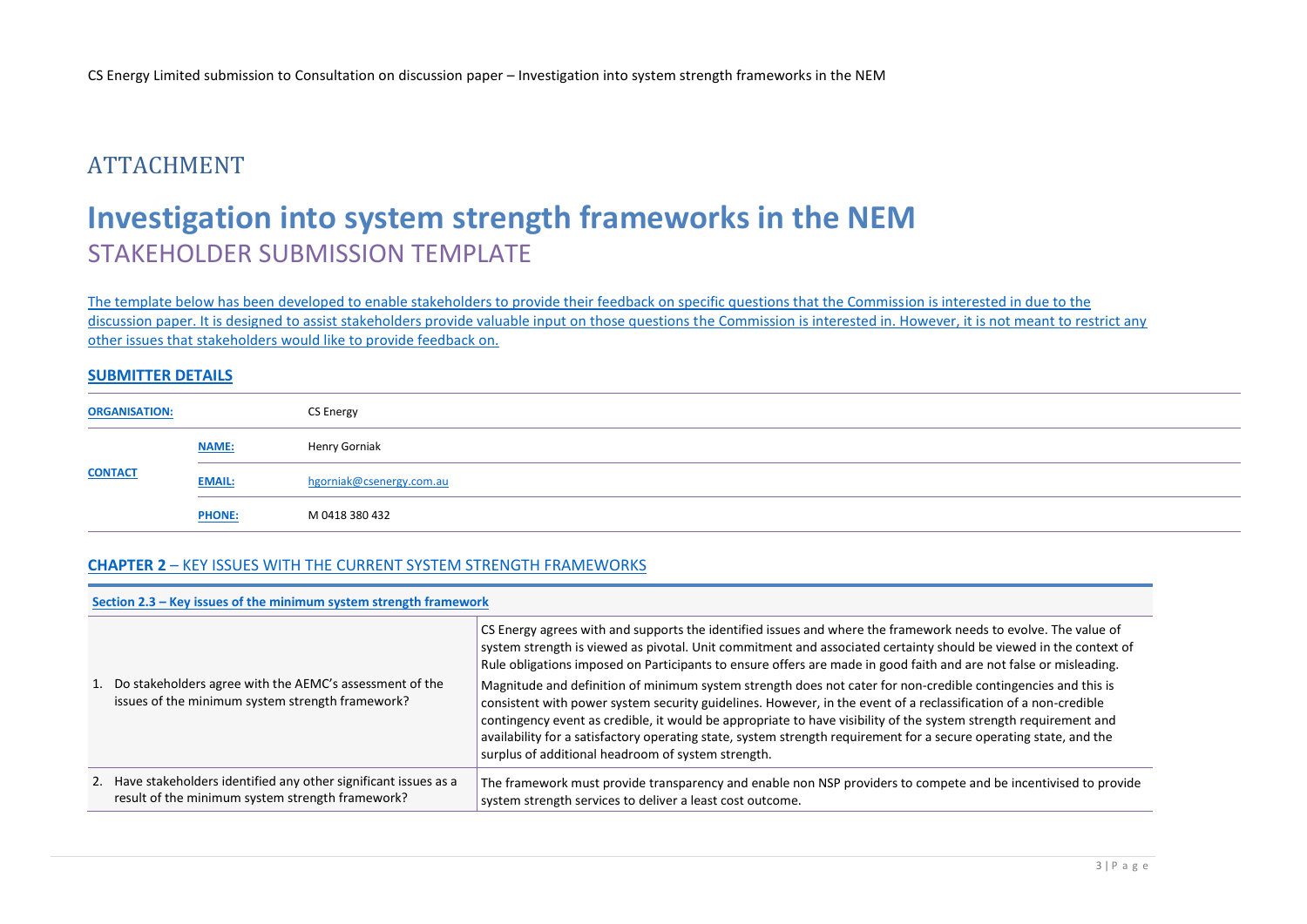| Accurate modelling and forecasting and the provision of an appropriate lead time to respond to identified shortfalls |
|----------------------------------------------------------------------------------------------------------------------|
| will be an ongoing challenge. AEMO will need to consult with Participants to ensure the development of a robust,     |
| transparent and agile process that provides adequate lead time that delivers a least cost outcome.                   |
|                                                                                                                      |

### **Section 2.4 – Key issues of the "do no harm" framework**

|                          | 3. Do stakeholders agree with this assessment of the issues of<br>"do no harm" framework?                  | CS Energy agrees with the AEMC assessment of the issues arising from the 'do no harm' framework. Experience to<br>date provides enough learning to enable the development of a more effective approach that does not act as a barrier<br>to investment or result in unfair imposition of costs to other parties. However, transparency is paramount to ensure<br>that costs are not allocated to customers due to poor business case decisions. |
|--------------------------|------------------------------------------------------------------------------------------------------------|-------------------------------------------------------------------------------------------------------------------------------------------------------------------------------------------------------------------------------------------------------------------------------------------------------------------------------------------------------------------------------------------------------------------------------------------------|
|                          | 4. Have stakeholders identified any other significant issues as a<br>result of the "do no harm" framework? | While AEMC has referred to the prolonged delays, it is an imperative that the 'do no harm' framework reflects the<br>current and future transformation of the power system that includes plant retirement and ongoing connection of<br>non-synchronous plant and what should be reasonable timeframes.                                                                                                                                          |
| Section 2.7 – Conclusion |                                                                                                            |                                                                                                                                                                                                                                                                                                                                                                                                                                                 |
|                          | 5. What are stakeholders views on the Commission's proposal to                                             | CS Energy supports the AEMC proposal. CS Energy views 'evolving' as a living process that is agile and responsive to                                                                                                                                                                                                                                                                                                                            |

| What are stakeholders views on the Commission's proposal to | CS Energy supports the AEMC proposal. CS Energy views 'evolving' as a living process that is agile and responsive to |
|-------------------------------------------------------------|----------------------------------------------------------------------------------------------------------------------|
| consider evolving the framework to a more integrated        | challenges arising from the ongoing transformation of the generation mix and the characteristics of the power        |
| approach for system strength in the NEM?                    | system.                                                                                                              |

## **CHAPTER 3** – CONSIDERATIONS FOR PROVISION OF SYSTEM STRENGTH

## **Section 3.1 - What is system strength?**

٠

| 6. Do stakeholders agree with the Commission's characterisation<br>of system strength?                                                                                 | Yes. It provides an insight to the essential system service as provided by system strength.                                                                                                                                                                                                                                                                                                                                                                                                                                                                                                                     |
|------------------------------------------------------------------------------------------------------------------------------------------------------------------------|-----------------------------------------------------------------------------------------------------------------------------------------------------------------------------------------------------------------------------------------------------------------------------------------------------------------------------------------------------------------------------------------------------------------------------------------------------------------------------------------------------------------------------------------------------------------------------------------------------------------|
| 7. Has the Commission set out all the necessary considerations<br>for defining a system strength service? If not, what additional<br>considerations could be included? | CS Energy agrees that it is opportune for the AEMC to review and redefine the system strength definitions, and as<br>they apply to the mix of synchronous and asynchronous plant currently and forecast in the NEM. The system<br>strength technical envelope definition should include the maximum and minimum system strength requirements.<br>Prior to the emergence of the asynchronous renewable generators there were parts of the network that were<br>adversely exposed due to high levels of fault current. Any characterisation of system strength must include fault level<br>and voltage stability. |
| 8. Do stakeholders consider the regulatory definition of system<br>strength should be updated/changed? If not, why not? If so,<br>how could this be done?              | As stated in item 7 above, it is opportune for the AEMC to review and redefine the system strength definitions and as<br>they apply to the mix of synchronous and asynchronous plant currently and forecast in the NEM. Clarity of definition<br>and description for system strength should deliver clear investment signals and ensure the framework can<br>accommodate new technology advancements that can provide system strength in the future.                                                                                                                                                            |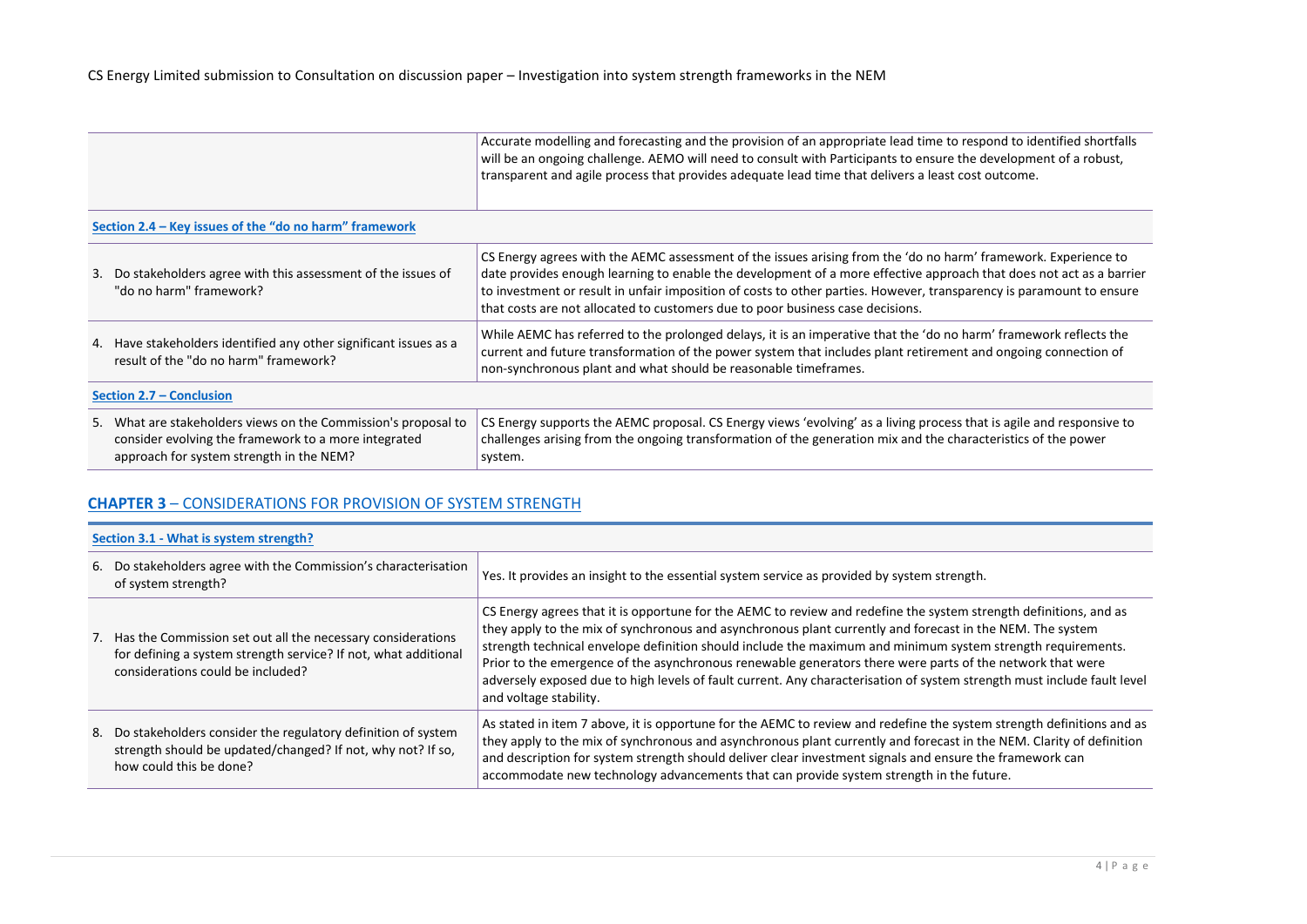CS Energy Limited submission to Consultation on discussion paper – Investigation into system strength frameworks in the NEM

| 9. Do stakeholders consider that the system strength definition<br>should recognise active and passive system strength<br>procurement? If not, why not? If so, how could this be done? | This should be incorporated in the evolving development of the system strength framework. The active and passive<br>system strength components are already a feature of the power system and they will continue to feature in the<br>evolving power system.                                                                                                    |
|----------------------------------------------------------------------------------------------------------------------------------------------------------------------------------------|----------------------------------------------------------------------------------------------------------------------------------------------------------------------------------------------------------------------------------------------------------------------------------------------------------------------------------------------------------------|
| 10. Do stakeholders agree that clarifying the NER system strength<br>service definition is likely to contribute to more/broader<br>options for the system strength provision?          | Yes, as stated in item 8                                                                                                                                                                                                                                                                                                                                       |
| 11. Are there any additional sources of fault current in the NEM<br>that can contribute to meeting system strength needs?                                                              | Possibly batteries                                                                                                                                                                                                                                                                                                                                             |
|                                                                                                                                                                                        | Thermal storage.                                                                                                                                                                                                                                                                                                                                               |
| 12. Are there any other technologies in the NEM that can<br>contribute to meeting system strength needs that should be                                                                 | Creative control systems utilising adaptive gain. Avoiding overly aggressive control responses.                                                                                                                                                                                                                                                                |
| considered?                                                                                                                                                                            | The system strength framework should be flexible to accommodate new and emerging technologies that can provide<br>the required system strength requirements.                                                                                                                                                                                                   |
| Section 3.2 - Why is system strength needed?                                                                                                                                           |                                                                                                                                                                                                                                                                                                                                                                |
| 13. Do stakeholders agree with why system strength is needed?                                                                                                                          | Yes. The understanding and need must be reflected in the system strength framework to enable the procurement of<br>system strength and reduce the need for AEMO to intervene in the NEM and/or constrain generation due to system<br>strength shortfalls.                                                                                                      |
| 14. Are there any additional reasons for why system strength is<br>needed in a power system?                                                                                           | No                                                                                                                                                                                                                                                                                                                                                             |
| 15. Do stakeholders agree with the characterisation of the impact<br>of inverter-based generation on system strength?                                                                  | Yes. However, the system strength framework should be flexible to accommodate new and emerging technologies<br>that can provide the required system strength requirements particularly with advancements in grid forming inverter<br>technology.                                                                                                               |
| 16. Are there any additional impacts on system strength that<br>should be taken into account?                                                                                          | No                                                                                                                                                                                                                                                                                                                                                             |
| Section 3.3 - The provision of system strength in the NEM                                                                                                                              |                                                                                                                                                                                                                                                                                                                                                                |
|                                                                                                                                                                                        | Yes. In addition, CS Energy refers to the response in item 15.                                                                                                                                                                                                                                                                                                 |
| 17. Do stakeholders agree that with the characterisation of system<br>strength thresholds?                                                                                             | AEMO should have visibility of system strength availability that exists above the essential levels in the event of<br>unplanned network outages or other contingency events that results in a reduction of system strength. If required,<br>this would enable AEMO to return the power system to a secure operating state post contingent without resorting to |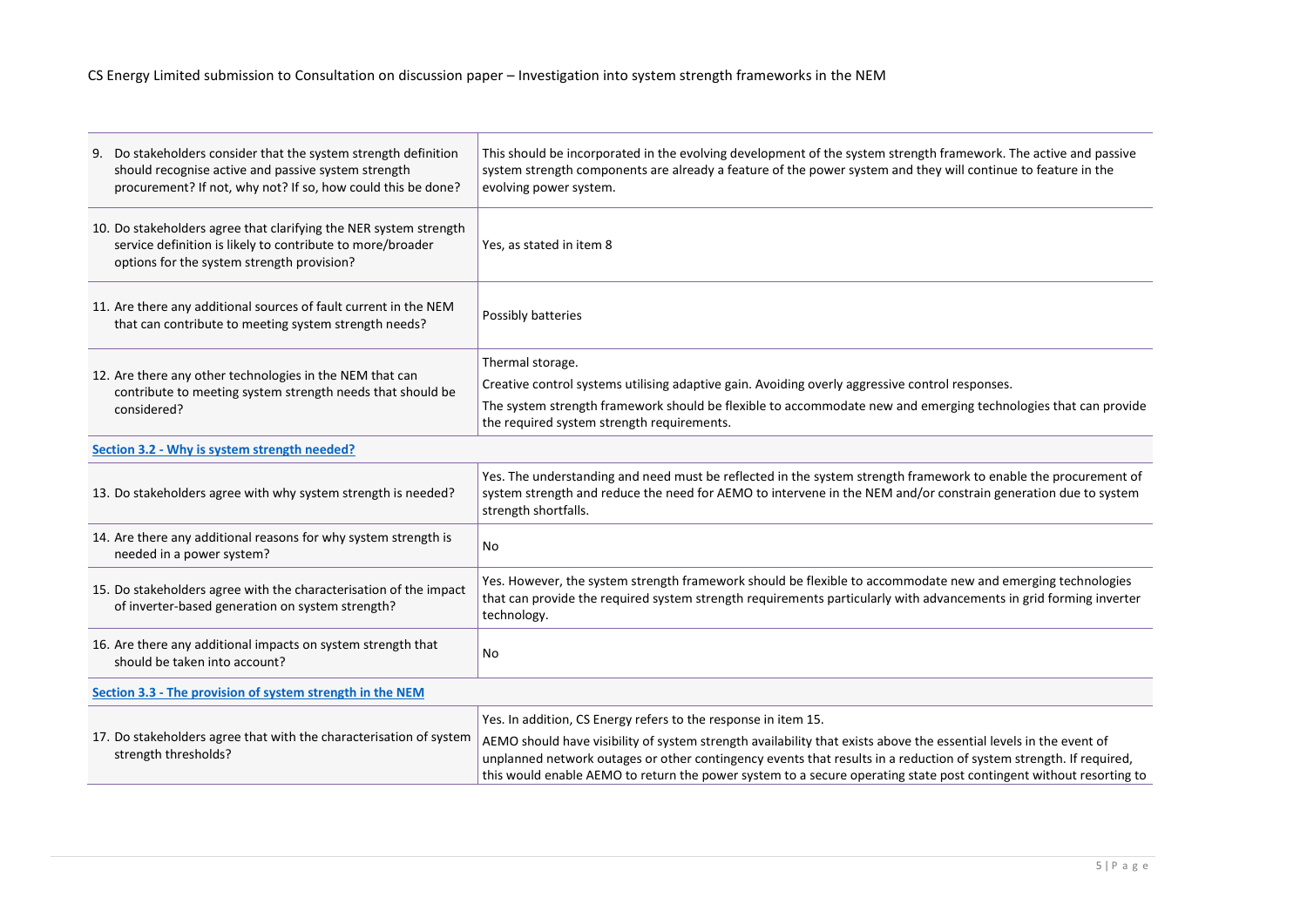|                                                                                                                          | intervention in the market. This scenario would require modifications to the framework that captures the value of<br>system strength and a corresponding procurement process.                           |  |
|--------------------------------------------------------------------------------------------------------------------------|---------------------------------------------------------------------------------------------------------------------------------------------------------------------------------------------------------|--|
| 18. Are there any additional thresholds or alternative<br>characterisations that might be included in the investigation? | None identified.                                                                                                                                                                                        |  |
| Section 3.4 - The provision of system strength in the NEM                                                                |                                                                                                                                                                                                         |  |
| 19. Do stakeholders agree with the system strength attributes?                                                           | Yes. CS Energy notes the challenge in some instances of the localised attribute of the provision of system strength<br>and associated challenges in procuring the service. Refer to response in item 2. |  |
| 20. Are there any additional attributes of system strength that the<br>Commission should be aware of?                    | None identified.                                                                                                                                                                                        |  |

# **CHAPTER 4** – EVOLVING SYSTEM STRENGTH FRAMEWORKS

| Section 4.1 - Approach to developing a new framework                                                                                                                                      |                                                                                                                                                                                                                                                                                                                                                        |  |
|-------------------------------------------------------------------------------------------------------------------------------------------------------------------------------------------|--------------------------------------------------------------------------------------------------------------------------------------------------------------------------------------------------------------------------------------------------------------------------------------------------------------------------------------------------------|--|
| 21. Do stakeholders agree with approach (Plan, Procure, Price,<br>Pay) to developing a new framework for system strength? Are<br>there additional steps/concepts that should be explored? | Agree and that a key deliverable be the least cost option for consumers.                                                                                                                                                                                                                                                                               |  |
| Section 4.2 - Models for delivering system strength                                                                                                                                       |                                                                                                                                                                                                                                                                                                                                                        |  |
| 22. Do stakeholders agree with the summary of the potential<br>capabilities of each system strength model in Table 4.1?                                                                   | Yes.                                                                                                                                                                                                                                                                                                                                                   |  |
| <b>Section 4.3 - Model 1: Centrally Coordinated</b>                                                                                                                                       |                                                                                                                                                                                                                                                                                                                                                        |  |
| 23. Do stakeholders agree with the characterisation and<br>assessment of a centrally coordinated model? Are there any<br>other advantages and/or challenges?                              | Yes. The table content represents a spectrum and while there is volatility and uncertainty in the market policy and<br>regulatory environment CS Energy would support the centralised coordinated approach.                                                                                                                                            |  |
| Section 4.4 - Model 2: Market based decentralised                                                                                                                                         |                                                                                                                                                                                                                                                                                                                                                        |  |
| 24. Do stakeholders agree with the characterisation and<br>assessment of a market based decentralised model? Are there<br>any other advantages and/or challenges?                         | Yes. This is the preferred CS Energy option. The tabled content represents a spectrum and as the volatility and<br>uncertainty in the market policy and regulatory environment stabilises following implementation of key workstreams<br>in the ESB Post 2025 Future Market Program, CS Energy would support the market-based de-centralised approach. |  |
| Section 4.5 - Model 3: Mandatory service provision                                                                                                                                        |                                                                                                                                                                                                                                                                                                                                                        |  |